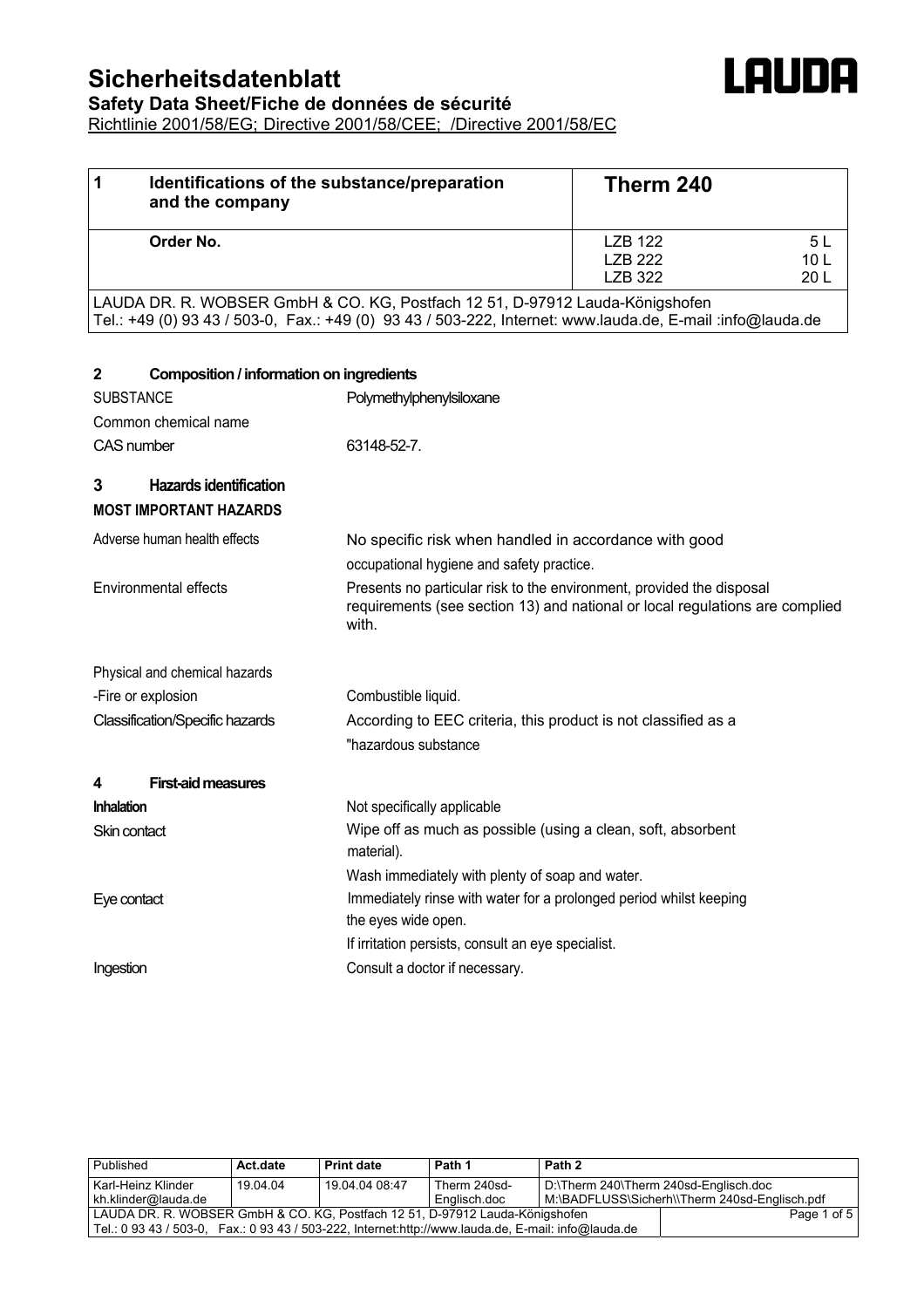## **Sicherheitsdatenblatt Safety Data Sheet/Fiche de données de sécurité** Richtlinie 2001/58/EG; Directive 2001/58/CEE; /Directive 2001/58/EC



| Extinguishing media                     |                                                                                                                                                          |
|-----------------------------------------|----------------------------------------------------------------------------------------------------------------------------------------------------------|
| - Suitable                              | Foam. Powders. Carbon dioxide $(CO2)$ .                                                                                                                  |
| Not suitable                            | Strong water jet.                                                                                                                                        |
| Specific hazards                        | Combustible liquid.                                                                                                                                      |
|                                         | For further information, refer to section 10: "Stability and                                                                                             |
|                                         | Reactivity".                                                                                                                                             |
| Specific fire fighting methods          | Cool down the containers/equipment exposed to heat with a water spray.                                                                                   |
| Protection of fire-fighters             | Self-contained breathing apparatus                                                                                                                       |
| <b>Accidental release measures</b><br>6 |                                                                                                                                                          |
| Personal precautions                    | Personal protective equipment:<br>Safety spectacles.                                                                                                     |
|                                         | Stop the leak. Turn leaking containers leak-side up to prevent the escape of liquid.                                                                     |
| Environmental precautions               | For a large spillage, contain the spillage by bunding. Do NOT discharge into drains<br>or rivers.                                                        |
| Methods for cleaning up                 |                                                                                                                                                          |
| - Recovery                              | Collect up the product and place it in a spare container: - suitably labelled.<br>- with a closing device.                                               |
|                                         | Keep the recovered product for subsequent disposal                                                                                                       |
| - Neutralization                        | Absorb non-recoverable liquid with:                                                                                                                      |
|                                         | - dry sand or dry inert absorbent.                                                                                                                       |
| - Cleaning/Decontamination              | Decontaminate and wash the floor with:                                                                                                                   |
|                                         | - an appropriate solvent. Then wash with plenty of water.                                                                                                |
| - Disposal                              | Incinerate contaminated materials at an authorized installation                                                                                          |
| <b>Handling and storage</b><br>7        |                                                                                                                                                          |
| <b>HANDLING</b>                         |                                                                                                                                                          |
| <b>Technical measures</b>               | Does not require any specific or particular measures.                                                                                                    |
| <b>STORAGE</b>                          |                                                                                                                                                          |
| <b>Technical measures</b>               | Take all necessary measures to avoid accidental discharge of products into<br>drains and waterways due to the rupture of containers or transfer systems. |
| Storage conditions                      |                                                                                                                                                          |
| - Recommended                           | Stable under normal storage conditions.                                                                                                                  |
| Incompatible products                   | Strong oxidizing agents.                                                                                                                                 |
| Packaging                               | - Steel drums varnished with epikote.                                                                                                                    |
| Packaging materials                     |                                                                                                                                                          |
| -Recommended                            | Coated steels. Plastic materials.                                                                                                                        |

**LAUDA** 

| Published                                                                                            | Act.date | <b>Print date</b> | Path 1       | Path 2                                        |             |
|------------------------------------------------------------------------------------------------------|----------|-------------------|--------------|-----------------------------------------------|-------------|
| Karl-Heinz Klinder                                                                                   | 19.04.04 | 19.04.04.08:47    | Therm 240sd- | D:\Therm 240\Therm 240sd-Englisch.doc         |             |
| kh.klinder@lauda.de                                                                                  |          |                   | Englisch.doc | M:\BADFLUSS\Sicherh\\Therm 240sd-Englisch.pdf |             |
| LAUDA DR. R. WOBSER GmbH & CO. KG. Postfach 12 51, D-97912 Lauda-Königshofen                         |          |                   |              |                                               | Page 2 of 5 |
| Tel.: 0 93 43 / 503-0, Fax.: 0 93 43 / 503-222, Internet: http://www.lauda.de, E-mail: info@lauda.de |          |                   |              |                                               |             |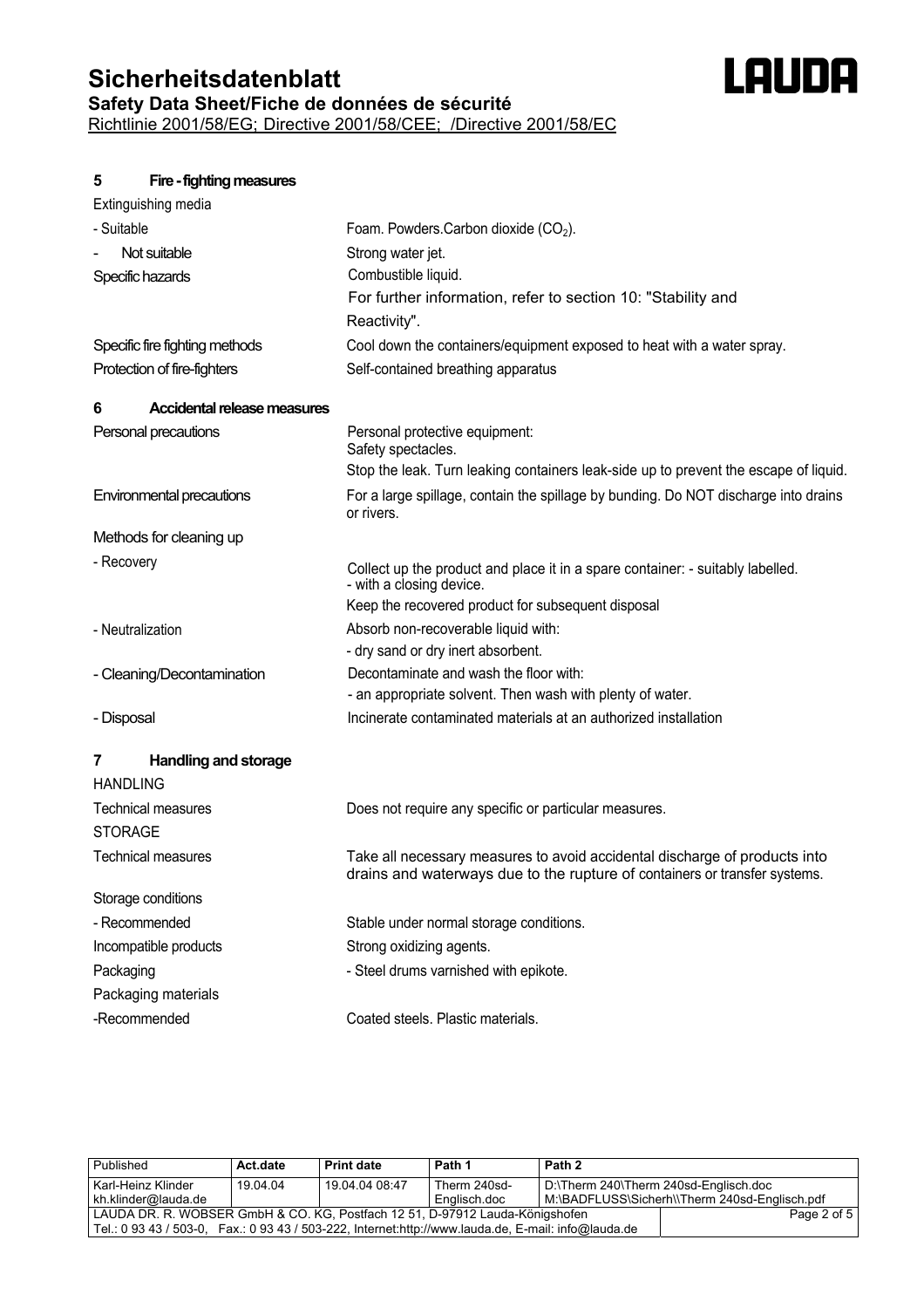### **Sicherheitsdatenblatt Safety Data Sheet/Fiche de données de sécurité** Richtlinie 2001/58/EG; Directive 2001/58/CEE; /Directive 2001/58/EC



#### **8 Exposure controls / personal protection**

| - Eye protection               | Safety spectacles. |
|--------------------------------|--------------------|
| Collective emergency equipment | Eye fountain.      |

#### **9 Physical and chemical properties**

| APPEARANCE                             |                                                                      |
|----------------------------------------|----------------------------------------------------------------------|
| - Physical state                       | Liquid                                                               |
| -Form                                  | viscous                                                              |
| - Colour                               | colourless                                                           |
| Odour                                  | very slight                                                          |
| pH                                     | Not applicable                                                       |
| Specific temperatures                  |                                                                      |
| Decomposition temperature              | $>250^{\circ}$ C                                                     |
| Flammability characteristics           |                                                                      |
| - Flash point                          | 300°C (Closed cup, according to method AFNOR T 60103).               |
| Oxidizing properties                   | Non oxidizing material according to EEC criteria.                    |
| Specific gravity                       | Approx. 1065 kg/m3 at 25°C.                                          |
| Solubility                             |                                                                      |
| - in water                             | Practically insoluble.                                               |
| - in organic solvents                  | Miscible (in all proportions) with:                                  |
|                                        | -alcohol (ethanol) - ethers; - acetone,                              |
|                                        | -Aliphatic and aromatic hydrocarbons.                                |
|                                        | - chlorinated solvents.                                              |
| Kinematic viscosity                    | approx. 125 mm2/s, at $25^{\circ}$ C.                                |
| <b>Stability and reactivity.</b><br>10 |                                                                      |
| <b>Stability</b>                       | Stable at room temperature.                                          |
| <b>Hazardous reactions</b>             | Reacts with:                                                         |
| - Materials to avoid                   | - strong oxidizing agents.                                           |
| - Hazardous decomposition products     | On combustion forms: (Carbon oxides $(CO + CO2)$ ). amorphous silica |

| Published                                                                    | Act.date                                                                                             | <b>Print date</b> | Path 1       | Path 2                                        |             |
|------------------------------------------------------------------------------|------------------------------------------------------------------------------------------------------|-------------------|--------------|-----------------------------------------------|-------------|
| Karl-Heinz Klinder                                                           | 19.04.04                                                                                             | 19.04.04.08:47    | Therm 240sd- | D:\Therm 240\Therm 240sd-Englisch.doc         |             |
| kh.klinder@lauda.de                                                          |                                                                                                      |                   | Englisch.doc | M:\BADFLUSS\Sicherh\\Therm 240sd-Englisch.pdf |             |
| LAUDA DR. R. WOBSER GmbH & CO. KG. Postfach 12 51, D-97912 Lauda-Königshofen |                                                                                                      |                   |              |                                               | Page 3 of 5 |
|                                                                              | Tel.: 0 93 43 / 503-0, Fax.: 0 93 43 / 503-222, Internet: http://www.lauda.de, E-mail: info@lauda.de |                   |              |                                               |             |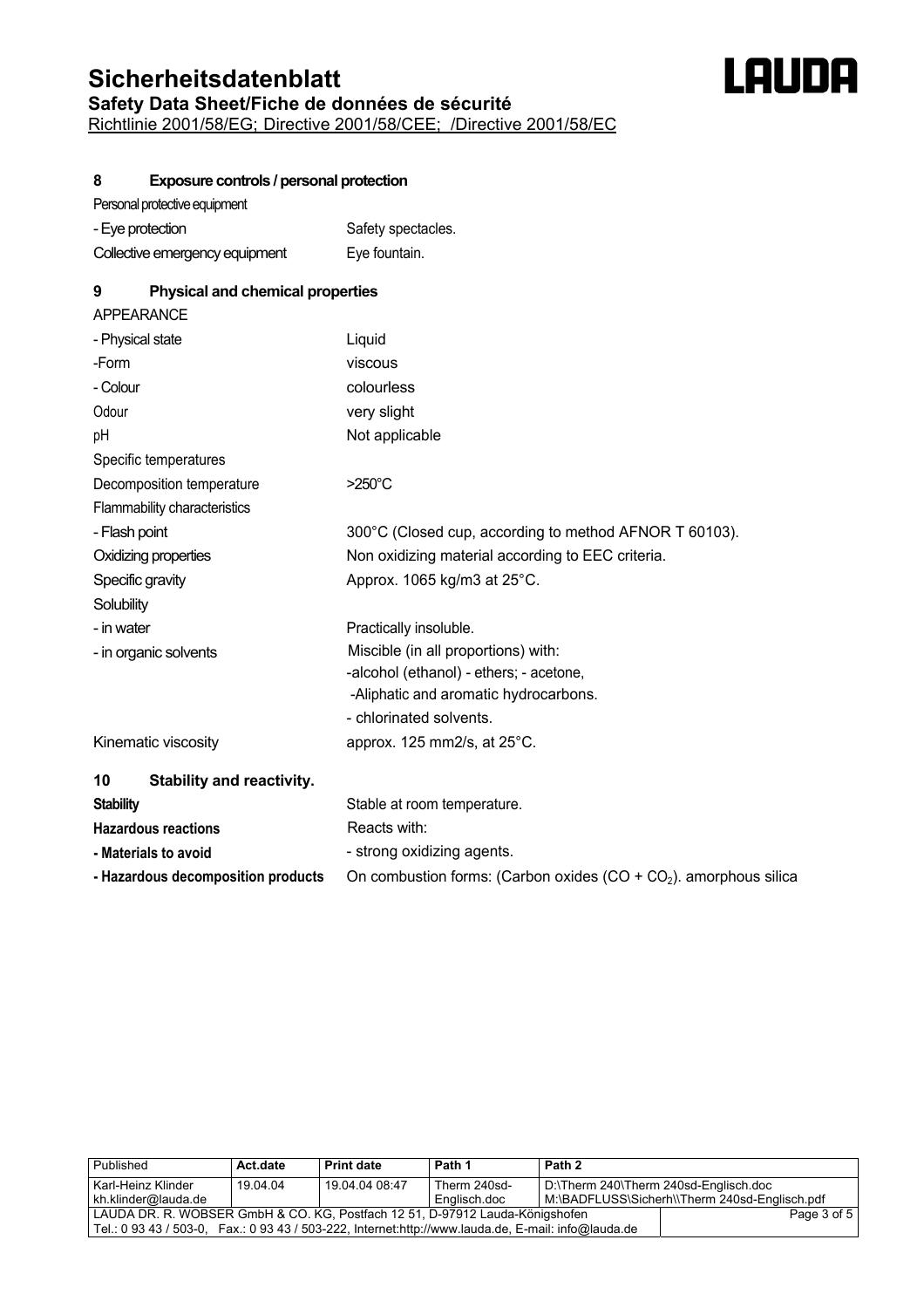## **Sicherheitsdatenblatt Safety Data Sheet/Fiche de données de sécurité** Richtlinie 2001/58/EG; Directive 2001/58/CEE; /Directive 2001/58/EC



**11 Toxicological information**

| <b>Acute toxicity</b>                | LD 50 oral (Rat): > 2000 mg/kg. (Unpublished work).                                                             |
|--------------------------------------|-----------------------------------------------------------------------------------------------------------------|
| Local effects                        | Not irritating to rabbits on cutaneous application.                                                             |
|                                      | Not irritating to rabbits on ocular application.<br>(Unpublished work).                                         |
|                                      | May cause slight temporary irritation to ocular mucous membranes.                                               |
| Sensitisation                        | Not a sensitizer for guinea-pigs, when tested<br>using the Magnusson and Kligman method.<br>(Unpublished work). |
| Specific effects                     | Point mutations:                                                                                                |
| - Mutagenicity                       | Negative.                                                                                                       |
|                                      | Ames test.                                                                                                      |
|                                      | (with or without metabolic activation).                                                                         |
|                                      | (Unpublished work).                                                                                             |
| 12<br><b>Ecological information</b>  |                                                                                                                 |
| <b>MOBILITY</b>                      |                                                                                                                 |
| Absorption/desorption                | Product absorbs onto soil.                                                                                      |
| Precipitation                        | Slightly soluble product, readily forms deposits.                                                               |
| Expected behaviour of the product    | Ultimate destination of the product: SOIL and SEDIMENT.                                                         |
| <b>BIODEGRADABILITY</b>              |                                                                                                                 |
| - Ultimate aerobic biodegradability  | Not biodegradable.                                                                                              |
| <b>BIOACCUMULATION</b>               |                                                                                                                 |
| Bioconcentration factor.             | Not bioaccumulable.                                                                                             |
|                                      |                                                                                                                 |
| 13<br><b>Disposal considerations</b> |                                                                                                                 |
| <b>WASTE FROM RESIDUES</b>           |                                                                                                                 |
| Destruction/Disposal                 | Dispose of at a licensed waste collection point.                                                                |
| <b>CONTAMINATED PACKAGING</b>        |                                                                                                                 |
| Decontamination/cleaning             | Allow it to drain thoroughly.                                                                                   |
|                                      | Rinse with an appropriate solvent.                                                                              |
|                                      | Recover the solvent used for rinsing and incinerate at a licensed site.                                         |
| Destruction/Disposal                 | Recycle following cleaning or dispose of at an authorised site.                                                 |
| <b>NOTE</b>                          | The user's attention is drawn to the possible existence of local regulations<br>regarding disposal.             |

| Published                                                                                           | Act.date | <b>Print date</b> | Path 1       | Path 2                                |                                               |
|-----------------------------------------------------------------------------------------------------|----------|-------------------|--------------|---------------------------------------|-----------------------------------------------|
| Karl-Heinz Klinder                                                                                  | 19.04.04 | 19.04.04.08:47    | Therm 240sd- | D:\Therm 240\Therm 240sd-Englisch.doc |                                               |
| kh.klinder@lauda.de                                                                                 |          |                   | Englisch.doc |                                       | M:\BADFLUSS\Sicherh\\Therm 240sd-Englisch.pdf |
| LAUDA DR. R. WOBSER GmbH & CO. KG, Postfach 12 51, D-97912 Lauda-Königshofen                        |          |                   |              |                                       | Page 4 of 5                                   |
| Tel.: 0 93 43 / 503-0, Fax.: 0 93 43 / 503-222, Internet:http://www.lauda.de, E-mail: info@lauda.de |          |                   |              |                                       |                                               |